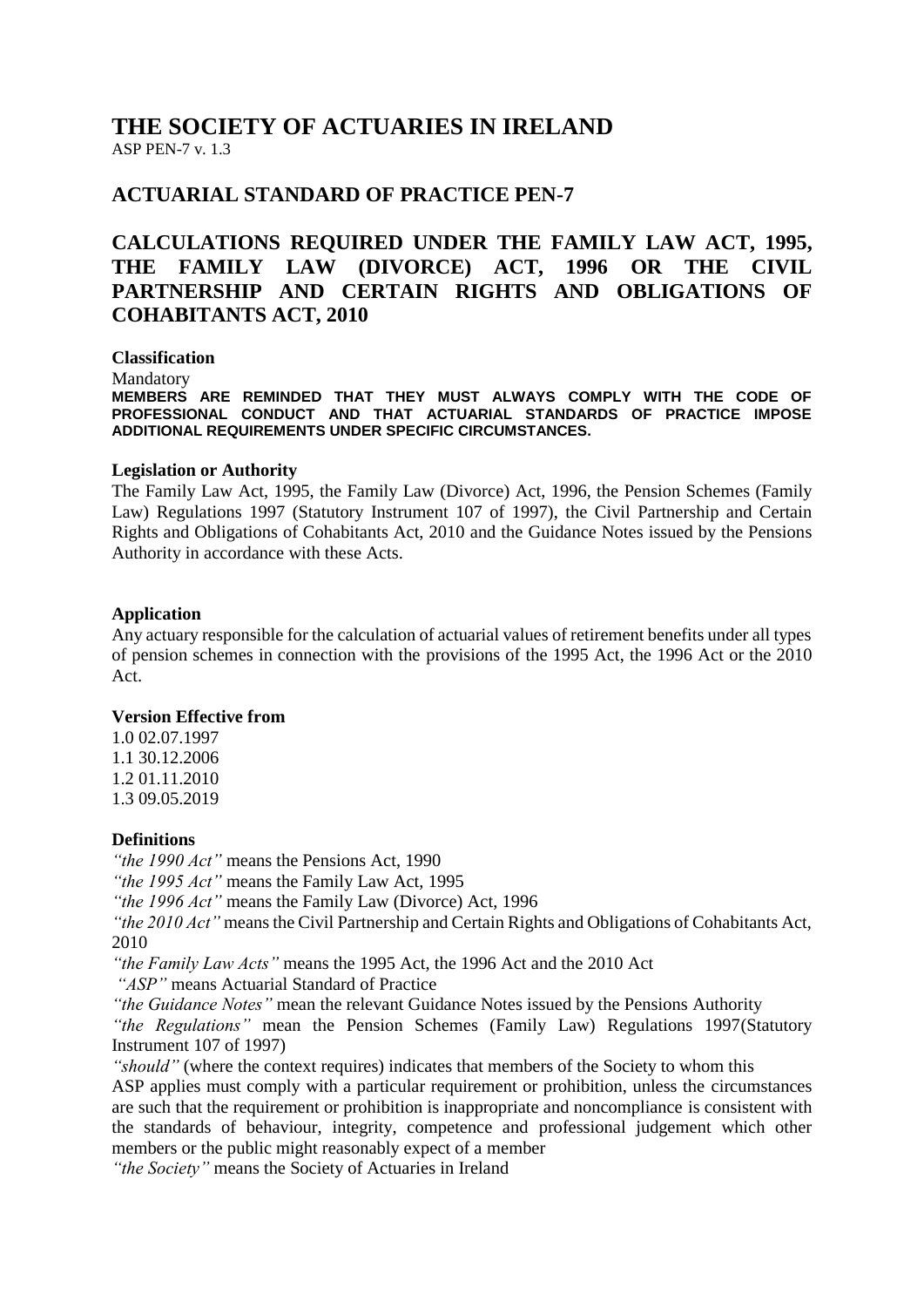The terms "actuarial value", "contingent benefit", "dependent member of the family", "designated benefit", "retirement benefit" and "transfer amount" in this ASP have the meanings ascribed to them in the Family Law Acts and the Regulations.

In this ASP the term "member party" includes the meaning ascribed to "member spouse" in the 1995 Act and the 1996 Act and the Regulations, and includes the meanings ascribed to "member qualified cohabitant" and "member civil partner" in the 2010 Act.

In this ASP the term "non-member party" includes the meaning ascribed to "non-member spouse" in the 1995 Act and the 1996 Act and the Regulations, and includes the references to "other qualified cohabitant", "qualified cohabitant who is not a member", "other civil partner" and "civil partner who is not a member" in the 2010 Act.

# **1 Introduction**

1.1 This ASP applies to all actuarial values calculated on or after 1st August 1996 in accordance with the provisions of section 12 of the 1995 Act, section 17 of the 1996 Act or Sections 121 to 126 and Sections 187 to 192 of the 2010 Act.

1.2 An actuary advising either of the parties in a judicial separation or divorce or in relation to potential applications for Pension Adjustment Orders under the Family Law Acts may adopt alternative assumptions which he or she considers appropriate for the determination of the value of pension and death benefits where such values are required for purposes other than in accordance with the provisions of section 12 of the 1995 Act, section 17 of the 1996 Act and sections 121 to 126 and Sections 187 to 192 of the 2010 Act. If, however, the assumptions adopted are not consistent with the requirements of this ASP, the actuary must make this clear to his or her client.

1.3 This ASP relates to Republic of Ireland requirements and conditions.

# **2 Background**

2.1 Under the Family Law Acts, the court may make an order providing for the payment to the nonmember party, or to a person for the benefit of a dependent member of the family, of part or all of the benefit to which the member party is entitled as a consequence of membership of a pension scheme. The court may make orders relating to retirement benefit and contingent benefit. In respect of retirement benefits, the order will specify the period of reckonable service of the member party to be taken into account and the percentage of the retirement benefit accrued during that period for the purpose of calculation of the designated benefit payable to the person named in the order.

2.2 Under the Family Law Acts, the court may request information from the Trustees of the pension scheme prior to making the order. The information required in respect of a defined benefit scheme includes the amount of each element of accrued retirement benefit payable under the rules of the scheme, and the actuarial value of such benefits.

2.3 When a retirement benefit order has been made in favour of the non-member party, or in favour of a dependent member of the family, calculation of the actuarial value of the designated benefit is required in the following circumstances:

i) where the designated benefit has not commenced, where the Family Law Acts provide for the application of the non-member party to have a transfer amount equal to the actuarial value of the designated benefit applied to provide an independent benefit for the non-member party under the scheme, or transferred to another occupational pension scheme or other approved arrangement.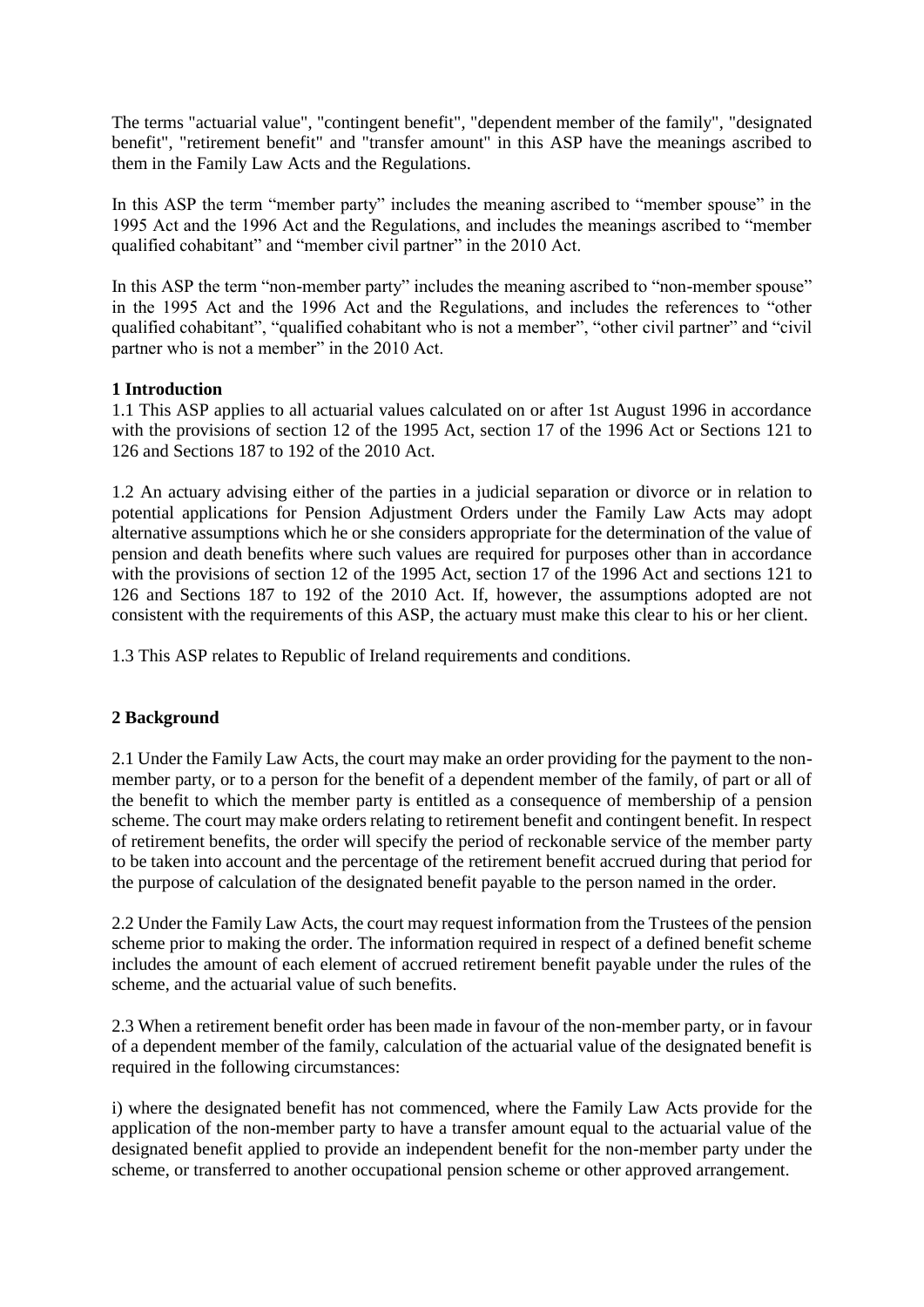ii) in circumstances where the Trustees are permitted to pay a transfer amount to another occupational pension scheme or approved arrangement without requiring the consent of the nonmember party, or other person named in the order.

iii) in the event of the death of the member party before commencement of payment of the designated benefit, where the Family Law Acts provide for a payment of a lump sum to the nonmember party, or other person named in the order, equal in value to the actuarial value of the designated benefit. In this event, the amount of contingent benefit payable may be restricted to reflect this payment.

iv) on the death of the non-member party, before or after payment of the designated benefit has commenced, where the Family Law Acts provide for a payment of a lump sum equal in value to the actuarial value of the designated benefit.

2.4 Articles 28, 31, 34, 38, 40 and 48 of the Regulations specify that actuarial values should be calculated on a basis which is consistent with guidelines issued by the Society of Actuaries in Ireland. This ASP sets out the guidelines referred to in those Articles.

### **3. Purpose of the ASP**

3.1 The purpose of this ASP is to ensure that the actuarial value fairly reflects the value of the benefit calculated as set out in the Family Law Acts, the Regulations and the Pensions Authority Guidance Notes and has regard to the interests of the other beneficiaries of the scheme.

# **4. Defined Benefit Schemes - Calculation of actuarial values for the purpose of section 12(25) of the 1995 Act, section 17(25) of the 1996 Act or sections 126 and 192 of the 2010 Act**

4.1 Where the court directs the trustees of a defined benefit scheme to provide specified information, Article 48 of the Regulations stipulates that each element of the accrued retirement benefit of the member party and the actuarial value of such benefits are to be calculated as at a date specified by the Trustees assuming, where the member party is an active member, that the member party's reckonable service terminates on that date. The approach to be taken follows many of the principles set out in ASP PEN-2 for the calculation of transfer values from retirement benefit schemes. The attention of the actuary is drawn to paragraph 4.8 below which deals with the position where the scheme would not satisfy the funding standard, which differs from the approach adopted in ASP PEN-2.

4.2 An actuarial value should be assessed having regard to market rates of interest. One of the ways in which a market value assessment may be made is on the basis of market redemption yields on Irish Government Stocks of appropriate duration and type at the effective date of calculation with allowance for investment of future interest/redemption receipts at such rates as the actuary considers reasonable.

4.3 (a) Guaranteed or statutory increases, both in deferment and after retirement, should be valued as part of the accrued benefit.

(b) The actuary should follow the approach agreed with his client for the calculation of transfer values with regard to any addition for future discretionary increases to the accrued benefit or for any other benefits granted on a discretionary basis, for example a discretionary scale of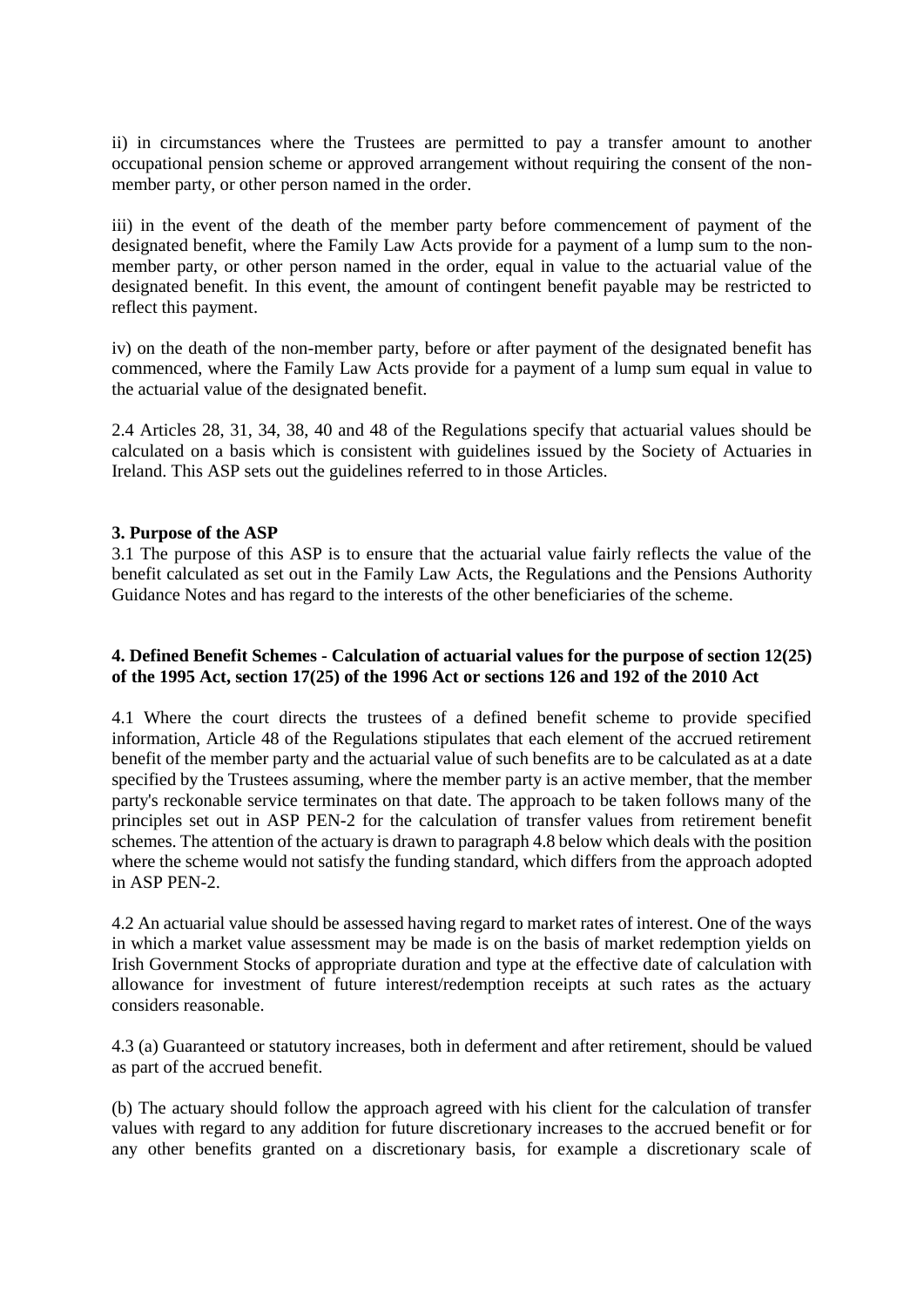enhancement to benefits on early retirement granted to members who have left service, when calculating its actuarial value.

4.4 As explained in paragraph 4.1 above, the actuarial value is to be calculated on the assumption that the reckonable service of the member party terminated on the effective date. In such circumstances, under Section 29 of the 1990 Act a benefit is required to be paid on the death of a member who is entitled to a preserved benefit, even if such a benefit is not specified in the scheme rules. This, and any other death benefits payable following termination of reckonable service, should be taken into account in the calculation of an actuarial value.

4.5 Allowance for expenses may be made where appropriate, e.g. to reflect administration costs, the saving in cost of paying pensions and any relevant costs of sale or purchase of investments in accordance with the approach adopted for the calculation of transfer values.

4.6 (a) In cases where an actuarial value is calculated in respect of a member for whom a transfer value has previously been received, special care may be needed in the choice of basis of calculation in order to ensure that the actuarial value is equitable in relation to, and consistent with, the transfer value received. The general principle for calculating actuarial values in such circumstances is that they should be of equal actuarial value to the amount required by the scheme to provide equivalent benefits in respect of a transfer value received at the same date.

(b) If added years have been credited in respect of an incoming transfer value, then the actuarial value subsequently calculated should represent the then actuarial value of the added years. This value would be determined based on the then pensionable salary and other assumptions (including an allowance for future salary increases) as considered appropriate at the effective date of calculation.

4.7 (a) Special considerations apply in cases where the circumstances of a previous transfer had been such that the assets transferred bore no direct relationship to the leaving service benefits under the previous scheme. These may result from a "bulk" exercise - for example, on a rationalisation of the schemes in a group or a sale of all or part of a business or even a transfer of the whole scheme. Alternatively, there may be a transfer of one or more employees from one scheme of a group to another.

(b) The actuarial value in respect of the amount transferred from the previous scheme should be at least equal to the actuarial value of the rights granted on leaving service under the new scheme in respect of the period of service under the previous scheme (including preserved benefit, if any).

(c) In cases where the former accrued/deferred benefit and/or the transfer value were augmented in connection with a full or partial dissolution of the former scheme (either in circumstances where the trustees were obliged to augment benefits in terms of the documents governing the scheme or alternatively at the discretion of the trustees or employer with the objective of enhancing the transfer values which would otherwise have been available for the purpose of buying out individual annuity contracts), then, for the purpose of paragraph 4.6(a), comparison should be made with such higher values.

4.8 If at the effective date of calculation for the purpose of section 12(25) of the 1995 Act, section 17(25) of the 1996 Act or sections 126 and 192 of the 2010 Act of the actuarial value of the member party's accrued retirement benefit, the scheme, in the actuary's opinion, would not have satisfied the funding standard, the funded status of the scheme at the effective date of calculation should not be reflected in the determination of the actuarial value.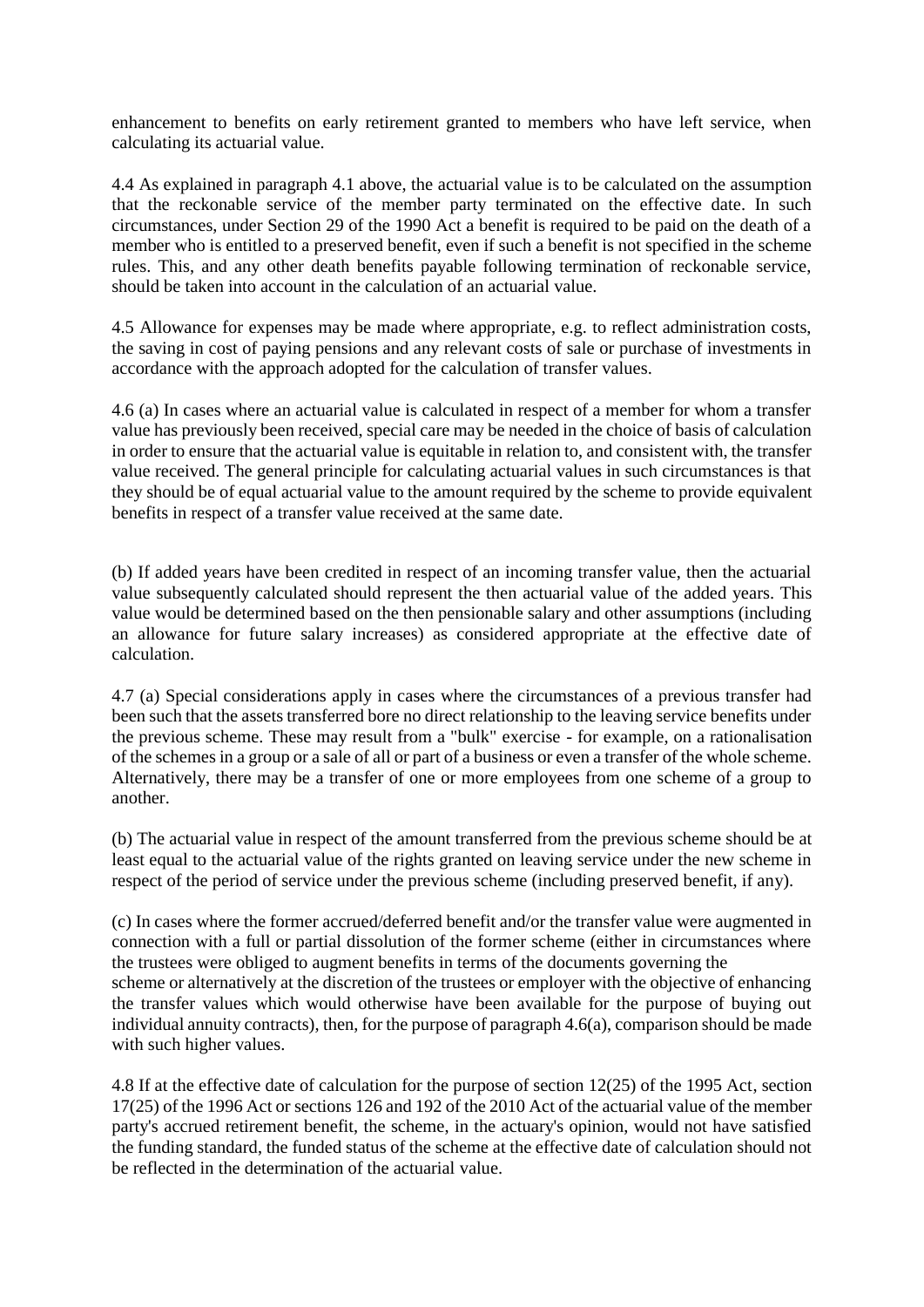In such circumstances the actuary should advise the Trustees as to the extent of the reduction in the actuarial value which would be appropriate having regard to the scheme's funding position and the winding up priorities contained in section 48 of the 1990 Act, if the member party were to take a transfer value at the specified date.

# **5 Defined Benefit Schemes - Calculation of the actuarial value of the designated benefit after a retirement benefit order has been made.**

5.1 When a retirement benefit order has been made in favour of the non-member party or other person named in the order, the calculation of the actuarial value of the designated benefit is required in the any of the circumstances listed in 2.3 above.

5.2 The actuarial value of the designated benefit should be calculated in accordance with the approach set out in paragraphs 4.2 to 4.8 above. The additional points discussed in paragraphs 5.3 to 5.6 below need to be borne in mind.

5.3 Where the calculation of an actuarial value of a designated benefit is required respect of payments under the Family Law Acts in the circumstances listed in 2.3 above, in respect of a scheme which in the actuary's opinion would not have satisfied the funding standard, it would be appropriate for the actuarial value of the designated benefit to be reduced to reflect the funded status of the scheme at the relevant date of death or transfer. This is permitted under Article 31(3) of the Regulations.

5.4 Where the non-member party applies to have a transfer amount be paid from such a scheme, it may be appropriate for the actuary to advise the trustees that the non-member party's interests may be better served by deferring the taking of a transfer amount until a later date.

5.5 An exception to 5.3 applies in circumstances where the member party ceases to be a member of the scheme following termination of reckonable service, when trustees may (subject to certain conditions) apply a transfer amount to another occupational pension scheme or another approved arrangement in lieu of designated benefit without requiring the consent of the person in whose favour the retirement benefit order is made.

Article 34 of the Regulations provides that a transfer payment initiated by the Trustees may not be reduced to reflect the funded status of the Scheme at the date of payment.

5.6 Article 36 of the Regulations requires that discretionary cost of living increases which are granted to all, or a particular category of, members of the Scheme must also be granted to designated benefits.

5.7 Where the trustees agree with the non-member party or the person in whose favour an order has been made for a dependent member of the family that an independent benefit be established within the scheme in respect of the designated benefit, the trustees are required under Article 33(2) of the Regulations to ensure that the actuarial value of this independent benefit is equal to the transfer amount payable in lieu of the designated benefit.

Where the transfer amount is reduced to reflect the funded status of the scheme in accordance with paragraph 5.3 above the actuary should apply the inverse of this reduction in the calculation of the independent benefit to ensure that this benefit is equal to the value of the alternative designated benefit.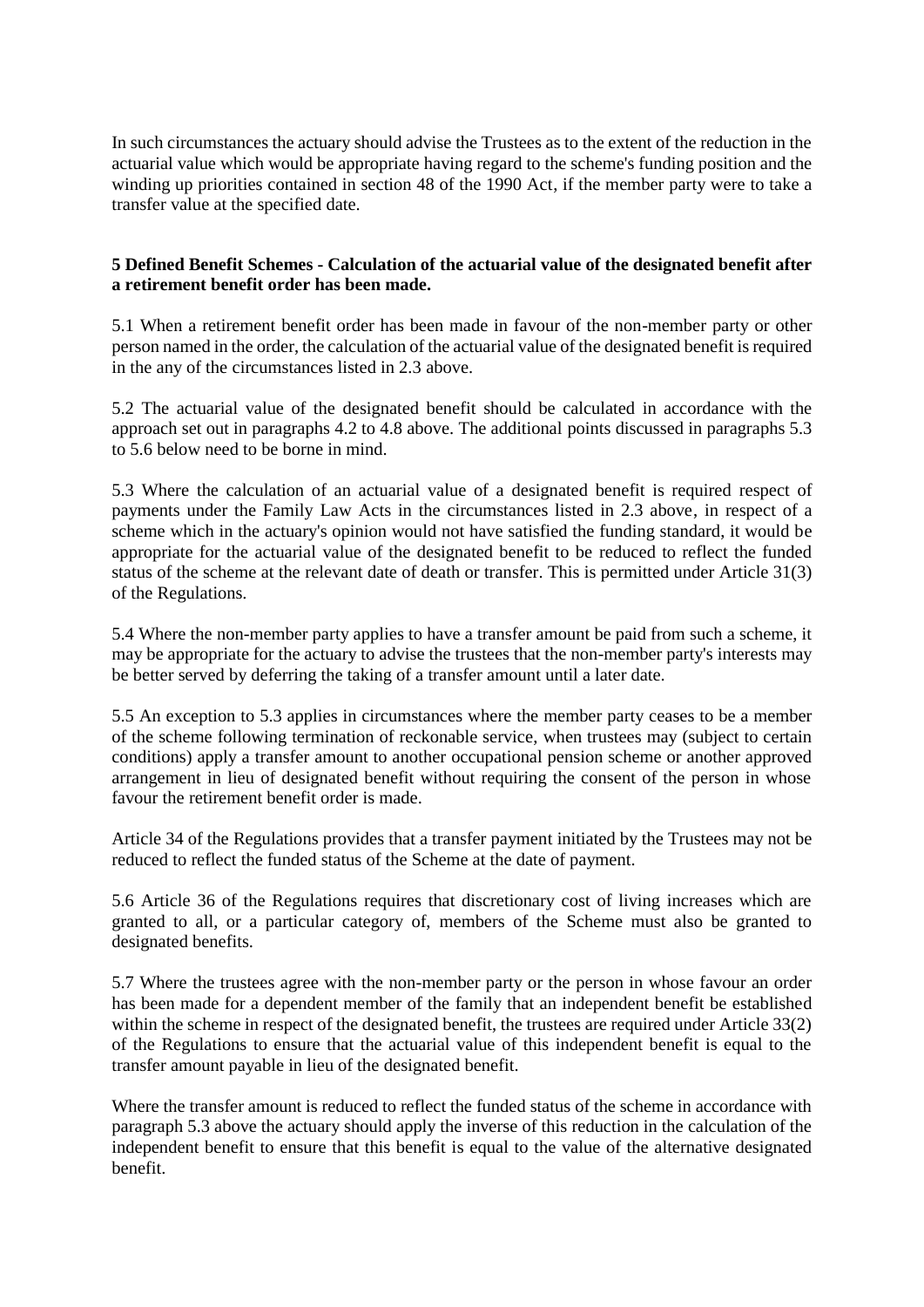In calculating the independent benefit, the actuary should use methods and assumptions which are consistent with the method and assumptions (including any allowance for discretionary benefits) used in determining the actuarial value of the designated benefit. The actuary should also ensure that the independent benefit so calculated complies with the requirements of the Revenue Commissioners as set out in Paragraphs 328 and 329 of the Guidance Notes.

5.8 The Family Law Acts and Article 28 of the Regulations provide that where a retirement benefit order has been made, and a lump sum payment is made on the member party's death prior to commencement of a designated benefit under the retirement benefit order, the amount of any contingent benefit payable under the rules of the same scheme shall be reduced by the amount of such payment.

Where the contingent benefit takes the form of a pension to a dependent of the member party, the reduction in this benefit should be of an actuarial value equal to the amount of the payment made in respect of the designated benefit under the retirement benefit order, both actuarial values to be calculated in accordance with the approach set out in paragraphs 5.2 to 5.6 above.

# **6 Defined contribution schemes**

6.1 In the case of a defined contribution scheme, the value of the member party's retirement benefits for the purpose of the Family Law Acts is the accumulated value of the contributions paid during the relevant period, assuming termination of the member party's reckonable service on the specified date. The value of the designated benefit is equal to the accumulated value of the relevant percentage of the contributions.

6.2 The transfer amount payable in respect of a designated benefit under a defined contribution scheme is the accumulated value of the relevant percentage of the contributions. No actuarial issues arise in connection with the calculation of such transfer amounts.

# **7 Presentation**

7.1 It is not necessary for each actuarial value to be authorised separately by the actuary. The actuary may supply tables, for use by the trustees and administrators, for calculating the amount of actuarial values in accordance with the provisions of the Acts. The actuary should specify the circumstances (e.g. changes in investment conditions or cases involving previous receipt of transfer value) in which adjustments to the tables or revised rates would apply.

7.2 The actuary should ensure that it is made clear to the court and to the parties that the actuarial value provided pursuant to section 12(25) of the 1995 Act, section 17(25) of the 1996 Act or sections 126 or 192 of the 2010 Act has been calculated on the assumption that the member party's reckonable service terminated at the effective date of the calculation as prescribed under Article 48 of the Regulations, and that no allowance has been made for service after that date or for future increases in the member party's pensionable salary.